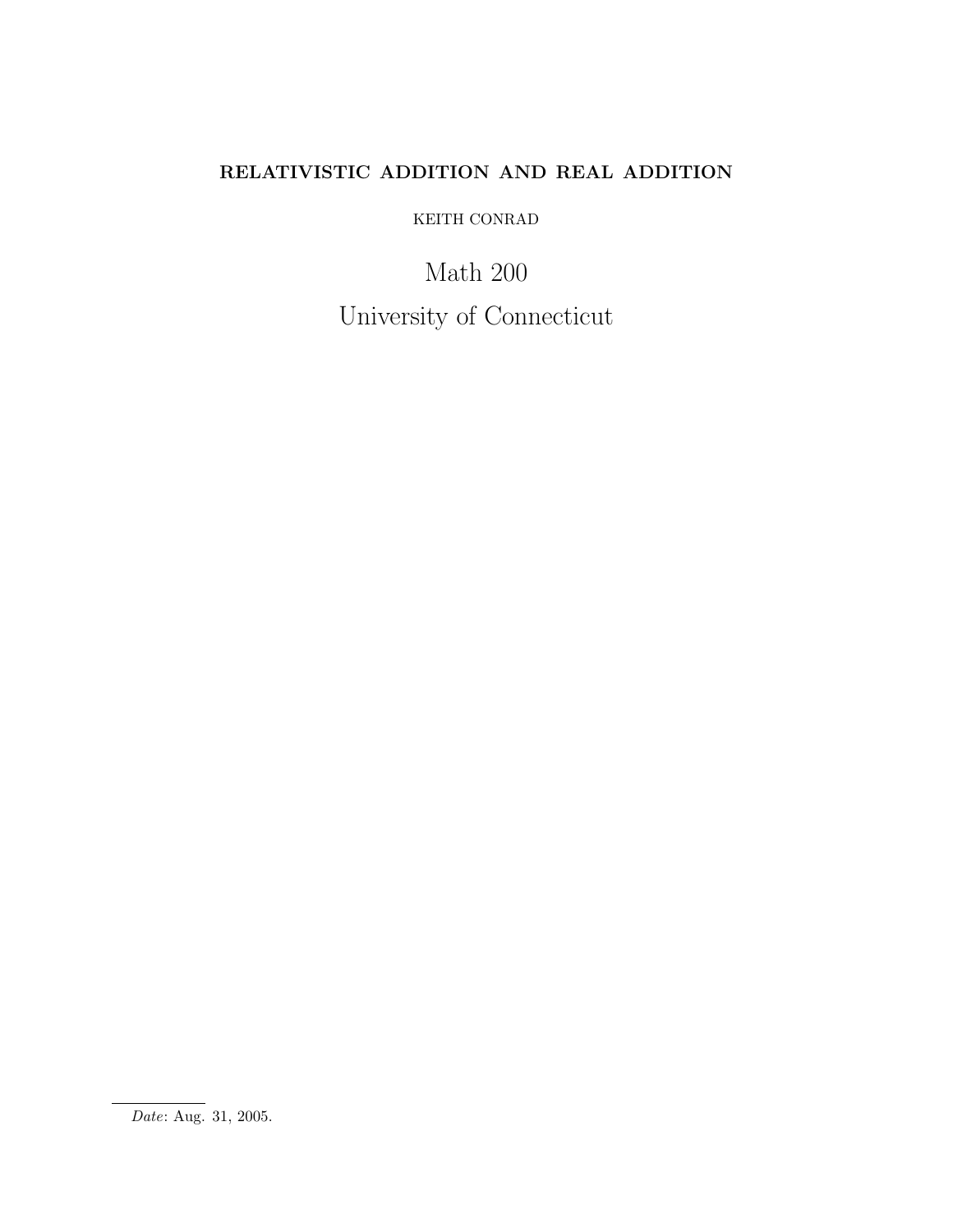#### 1. INTRODUCTION

For three particles  $P, Q, R$  travelling on a straight line, let  $v_{PQ}$  be the (relative) velocity of P as measured by Q, and define  $v_{QR}$ ,  $v_{PR}$  similarly.

According to classical mechanics, the velocity  $v$  of a particle moving on a line can be any real number, and relative velocities add by the simple formula

$$
(1.1) \t\t v_{PR} = v_{PQ} + v_{QR}.
$$

On the other hand, the special theory of relativity says velocities are restricted to a bounded range,  $-c < v < c$ , where c is the speed of light (whose value of course depends on the choice of units, and it is convenient to choose them so  $c = 1$ , but we won't do that.) The relativistic addition formula for velocities is:

(1.2) 
$$
v_{PR} = \frac{v_{PQ} + v_{QR}}{1 + (v_{PQ}v_{QR}/c^2)}.
$$

**Example 1.1.** If  $v_{PQ} = \frac{3}{4}$  $\frac{3}{4}c$  and  $v_{QR} = \frac{1}{2}$  $\frac{1}{2}c$  then a comparison of the right sides of (1.1) and  $(1.2)$  gives

$$
v_{PQ} + v_{QR} = \frac{5}{4}c > c, \quad \frac{v_{PQ} + v_{QR}}{1 + (v_{PQ}v_{QR}/c^2)} = \frac{10}{11}c < c.
$$

While the first formula gives a value which exceeds c, the second formula gives a value which is less than c.

Although (1.1) and (1.2) appear different, when both velocities are small they are approximately the same. Indeed, if  $v_{PQ}, v_{QR} \ll c$  then  $v_{PQ} v_{QR}/c^2 \approx 0$  and the denominator in (1.2) is nearly 1, so (1.2) is approximately equal to its numerator, which is the right side of (1.1).

If only one velocity is small compared to c, then the difference between  $(1.1)$  and  $(1.2)$ can still be noticed if we think about the relative error compared to the size of the smaller velocity. Table 1 gives in the last column the difference between classical and relativistic formulas for  $v_{PR}$ . Note there is significant *relative error* not only in the first row, when both  $v_{PQ}$  and  $v_{QR}$  are substantial fractions of the speed of light, but even in the second and third rows, when only  $v_{PQ}$  is a substantial fraction of c. Specifically, for small  $v_{QR}/c$  the fourth column entry is about .5625 $v_{QR} = (9/16)v_{QR}$ , which is a not insubstantial fraction of  $v_{QR}$ .

| $v_{PO}$ | $v_{QR}$            | (1.2)                         | $(1.1) - (1.2)$                                 |  |
|----------|---------------------|-------------------------------|-------------------------------------------------|--|
| (3/4)c   | (1/2)c              | (10/11)c                      | .341c                                           |  |
|          | $(3/4)c$ $(1/100)c$ | $\vert$ .75434 $c$            | .00566c                                         |  |
|          |                     | $(3/4)c$ $(1/1000)c$ .750437c | .000563c                                        |  |
|          |                     |                               | TABLE 1. Classical and Relativistic Comparisons |  |

We can use a Taylor expansion to understand why  $(1.2)$  noticeably deviates from  $(1.1)$  as soon as just one of the velocities is not small compared to c. For  $v, w \in (-c, c)$ , take v to be fixed and think of  $h(w) = v \oplus w = (v + w)/(1 + vw/c^2)$  as a function of w. For  $w/c$  small, a Taylor expansion at 0 yields

$$
v \oplus w \approx h(0) + h'(0)w = v + \left(1 - \frac{v^2}{c^2}\right)w.
$$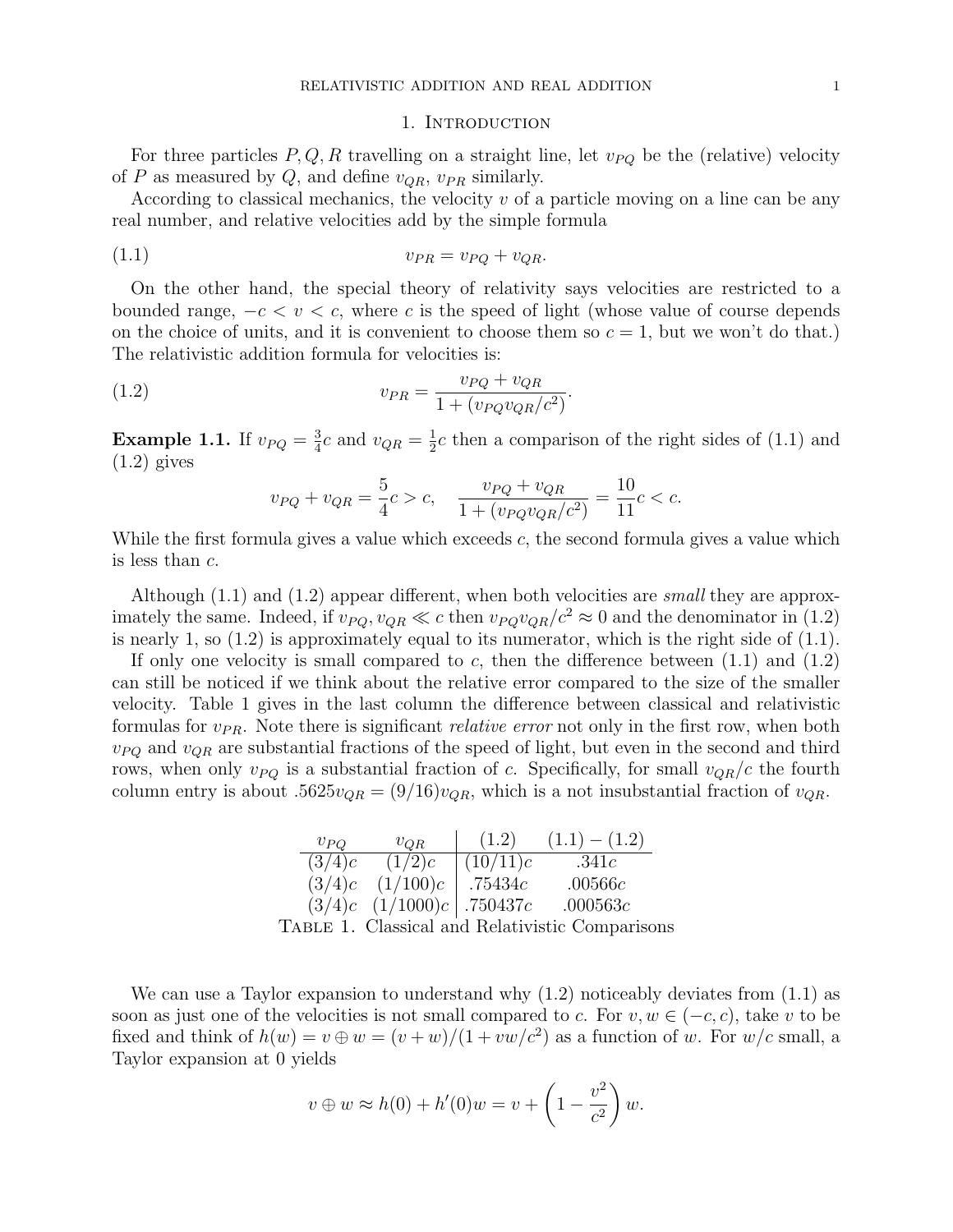### 2 KEITH CONRAD

If  $v/c$  is also small, the coefficient of w is about 1, so  $v \oplus w \approx v + w$ . But if  $v/c$  is not small, e.g.,  $v = \frac{3}{4}$  $\frac{3}{4}c$ , then we see a deviation from the classical velocity addition rule  $v + w$  by an error of around  $(v/c)^2w$ . This explains the error  $\frac{9}{16}v_{QR}$  in the table above, where  $v = \frac{3}{4}$  $rac{3}{4}c$ .

Our goal in this paper is not to focus on the differences between (1.1) and (1.2), but on their similarities through common algebraic properties. The classical model for velocity allows all real numbers as velocities and combines them under addition. Special relativity involves velocities in an interval  $(-c, c)$  and combines them by the formula

$$
(1.3) \t v \oplus w := \frac{v+w}{1+vw/c^2}.
$$

The following algebraic properties of the operation  $\oplus$  are similar to properties of ordinary addition on R:

- Closure, *i.e.*,  $v, w \in (-c, c) \Rightarrow v \oplus w \in (-c, c)$ .
- Identity for  $\oplus$ :  $0 \oplus v = v \oplus 0 = v$  for  $v \in (-c, c)$ .
- Inverse of any v under  $\oplus$  is  $-v: v \oplus -v = -v \oplus v = 0$ .
- Associativity:  $(v \oplus w) \oplus x = v \oplus (w \oplus x)$  for  $v, w, x \in (-c, c)$ .

It is left to the reader to check these, of which the first and fourth are the only ones with much content. Note usual addition is *not* closed on  $(-c, c)$ , as we saw in Example 1.1.

In addition to the operation  $\oplus$  on  $(-c, c)$ , the operation of multiplication on the interval  $(0, \infty)$  of positive real numbers also has the four properties above (where the identity is 1 and the inverse of x is  $1/x$ , and moreover we know the *logarithm* turns multiplication on  $(0, \infty)$ into addition on **R**:  $\log(xy) = \log x + \log y$ , where  $\log$  means the natural logarithm (or use whatever logarithmic base you want). It turns out that there is an analogous "relativistic logarithm"  $L(v)$  defined on numbers  $v \in (-c, c)$  which turns  $\oplus$  on  $(-c, c)$  into addition on R:

$$
L(v \oplus w) = L(v) + L(w).
$$

In other words, relativistic addition on  $(-c, c)$  is just a disguised form of ordinary addition on R, and the relativistic logarithm (which we have not written down yet as an explicit formula) unmasks this relationship.

In the remainder of this paper we will identify the relativistic logarithm in Section 2 and then show in Section 3, quite generally, that any reasonable "addition-like" operation on any interval of real numbers has its own special log-like function which reveals the operation to be ordinary addition in a hidden form.

#### 2. Rescaling with the hyperbolic tangent

The formula for  $v \oplus w$  in (1.3) is reminiscent of the addition formula for the tangent function:

$$
\tan(x+y) = \frac{\tan x + \tan y}{1 - (\tan x)(\tan y)}.
$$

However, there is a minus sign in the denominator here where there is a plus sign in the denominator of (1.3).

The *hyperbolic* tangent is better. It is defined by the formula

$$
\tanh x = \frac{e^x - e^{-x}}{e^x + e^{-x}},
$$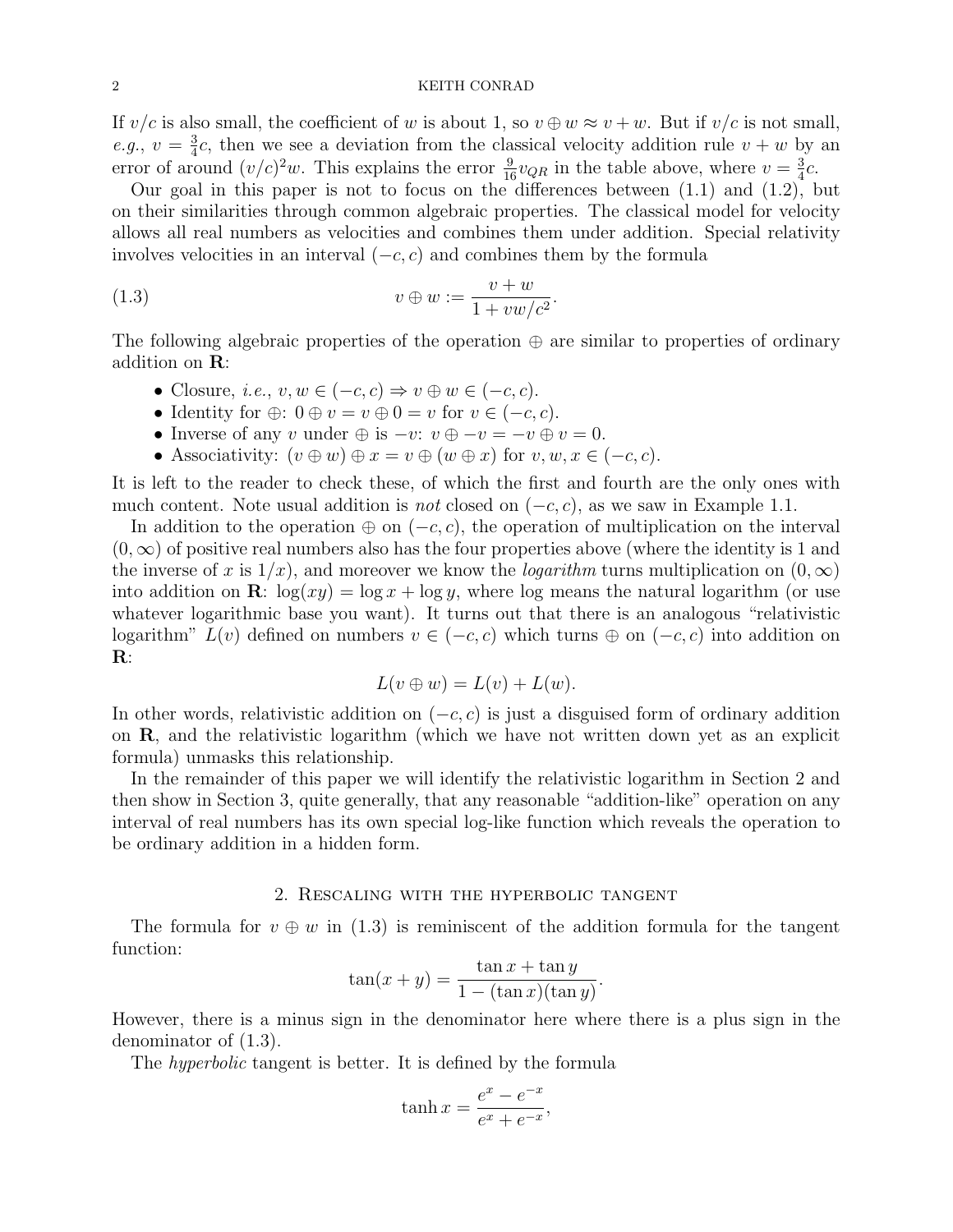where x is any real number. (A discussion of the hyperbolic functions is in Appendix A. In particular, their strong similarities to the classical trigonometric functions are seen there using calculus.) The values of tanh x lie in the interval  $(-1, 1)$  and a little algebra shows

$$
\tanh(x+y) = \frac{\tanh x + \tanh y}{1 + (\tanh x)(\tanh y)}.
$$

This is exactly like  $(1.3)$ , up to factors of c. Let's scale the hyperbolic tangent by c to make its values lie in  $(-c, c)$ . The function  $\varphi(x) := c \tanh(x)$  has values in  $(-c, c)$  and

(2.1) 
$$
\varphi(x+y) = \varphi(x) \oplus \varphi(y).
$$

This should be considered an analogue for  $\oplus$  on  $(-c, c)$  of the exponential rule

$$
e^{x+y} = e^x e^y.
$$

What we actually care more about is not a way of transforming  $+$  into  $\oplus$  but  $\oplus$  into  $+$ (turn the more complicated operation into an easier operation). For this, we should use the inverse of the hyperbolic tangent. To find it, we carry out some algebra: if  $y = \tanh x$  (so  $-1 < y < 1$ , we want to write x in terms of y. Since

$$
y = \frac{e^x - e^{-x}}{e^x + e^{-x}}
$$
  
= 
$$
\frac{e^{2x} - 1}{e^{2x} + 1},
$$

clearing denominators gives

$$
ye^{2x} + y = e^{2x} - 1.
$$

Collecting the x-terms on the left,

$$
e^{2x}(y-1) = -1 - y.
$$

Dividing and taking care of sign issues,

$$
e^{2x} = \frac{1+y}{1-y}.
$$

Taking natural logarithms of both sides and dividing by 2,

(2.2) 
$$
x = \frac{1}{2} \log \left( \frac{1+y}{1-y} \right)
$$

Since  $y = \tanh x$ , (2.2) gives us the inverse hyperbolic tangent function:

$$
\tanh^{-1}(y) = \frac{1}{2}\log\left(\frac{1+y}{1-y}\right)
$$

.

when  $-1 < y < 1$ .

The "c-scaled" version of the inverse hyperbolic tangent, which is defined on  $(-c, c)$  instead of on  $(-1, 1)$ , is

$$
L(v) = \frac{1}{2} \log \left( \frac{1 + v/c}{1 - v/c} \right).
$$

Since  $L(\varphi(x)) = x$ , where  $\varphi(x) = c \tanh x$ , applying L to both sides of (2.1) shows L turns  $\oplus$ into ordinary addition, just as the usual logarithm turns multiplication of positive numbers into ordinary addition:

$$
L(v \oplus w) = L(v) + L(w).
$$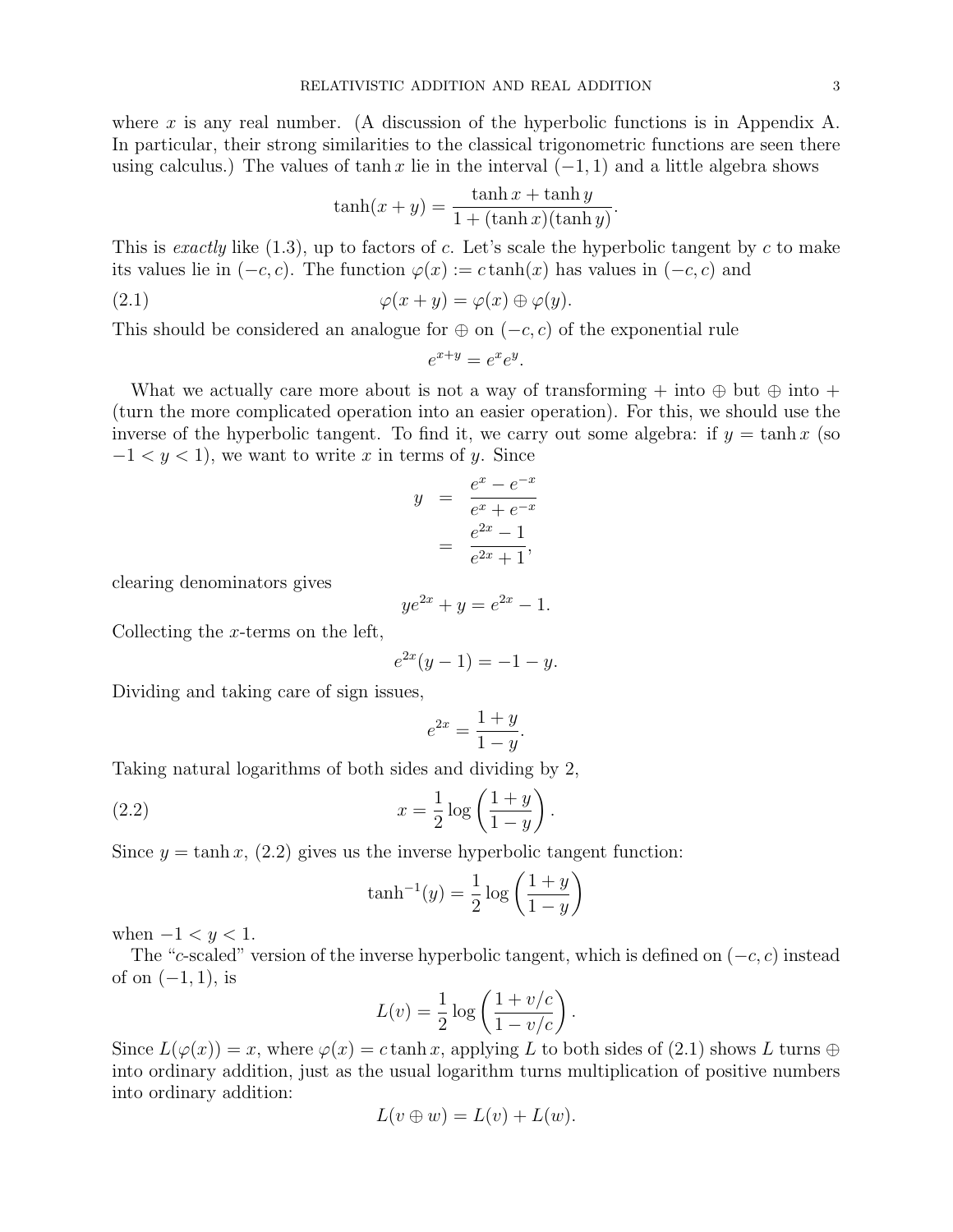Thus by the clever transformation  $L(v)$ , which is essentially the inverse of the hyperbolic tangent of v, we can replace velocities  $v \in (-c, c)$  by rescaled velocities  $L(v) \in \mathbf{R}$  and this converts  $\oplus$  on  $(-c, c)$  into ordinary addition of real numbers.

**Example 2.1.** Using the values from Example 1.1, if  $v = \frac{3}{4}$  $\frac{3}{4}c$  and  $w=\frac{1}{2}$  $\frac{1}{2}c$  then  $L(v) = \frac{1}{2}\log 7$ and  $L(w) = \frac{1}{2} \log 3$ , while  $L(v \oplus w) = L(\frac{10}{11}c) = \frac{1}{2} \log 21 = L(v) + L(w)$ .

## 3. More general addition laws

Rather than just looking at  $\oplus$  on  $(-c, c)$ , let's consider any open interval  $I \subset \mathbf{R}$  with an "addition law" ∗. That is, ∗ has the following four properties:

- Closure.  $x, y \in I \Longrightarrow x * y \in I$ .
- Identity. There is  $u \in I$  such that for any  $x \in I$ ,  $x * u = u * x = x$ .
- Inverses. For any  $x \in I$  there is some  $i(x) \in I$  such that  $x * i(x) = i(x) * x = u$ .
- Associativity. For  $x, y, z \in I$ ,  $(x * y) * z = x * (y * z)$ .

**Example 3.1.** Take  $I = (0, \infty)$  and  $x * y = xy$ , so "addition" is really ordinary multiplication. It has the four properties above.

It will be useful to write the operation  $x * y$  in the notation of a function of two variables:  $F(x, y) = x * y$ . For example, the classical and relativistic velocity addition formulas are

$$
F(v, w) = v + w
$$
,  $I = \mathbf{R}$ ;  $F(v, w) = \frac{v + w}{1 + vw/c^2}$ ,  $I = (-c, c)$ .

The above properties of  $*$  take the following form in terms of  $F$ :

- $x, y \in I \Rightarrow F(x, y) \in I$ .
- There is  $u \in I$  such that for any  $x \in I$ ,  $F(x, u) = F(u, x) = x$ .
- For any  $x \in I$  there is some  $i(x) \in I$  such that  $F(x, i(x)) = F(i(x), x) = u$ .
- For  $x, y, z \in I$ ,  $F(F(x, y), z) = F(x, F(y, z))$ .

Our main goal is to prove the following theorem, which says that under a suitable differentiability assumption this "addition law" on  $I$  admits a "logarithm" that turns it into ordinary addition on R.

**Theorem 3.2.** If  $F(x, y) = x * y$  has continuous partial derivatives in x and y then there is a differentiable function  $f: I \to \mathbf{R}$  that converts  $*$  on I to ordinary addition on  $\mathbf{R}$ . That is, f is a differentiable bijection and  $f(x * y) = f(x) + f(y)$ .

Theorem 3.2 will be proved by giving an *explicit recipe* for f. But we don't just want to write down a formula and blindly check it works. We want to understand where it comes from. Our treatment follows [3, pp. 164–167].

To discover f, rewrite the desired equation  $f(x * y) = f(x) + f(y)$  as

$$
f(F(x, y)) = f(x) + f(y).
$$

Let's differentiate this equation with respect to  $x$ :

$$
f'(F(x,y))F_1(x,y) = f'(x),
$$

where we write  $F_1(x, y)$  for the derivative with respect to the first variable x. Similarly we will write  $F_2(x, y)$  for the derivative with respect to the second variable y. Setting  $x = u$ (the identity for \*),  $F(x, y) = F(u, y) = u * y = y$ , so

$$
f'(y)F_1(u, y) = f'(u).
$$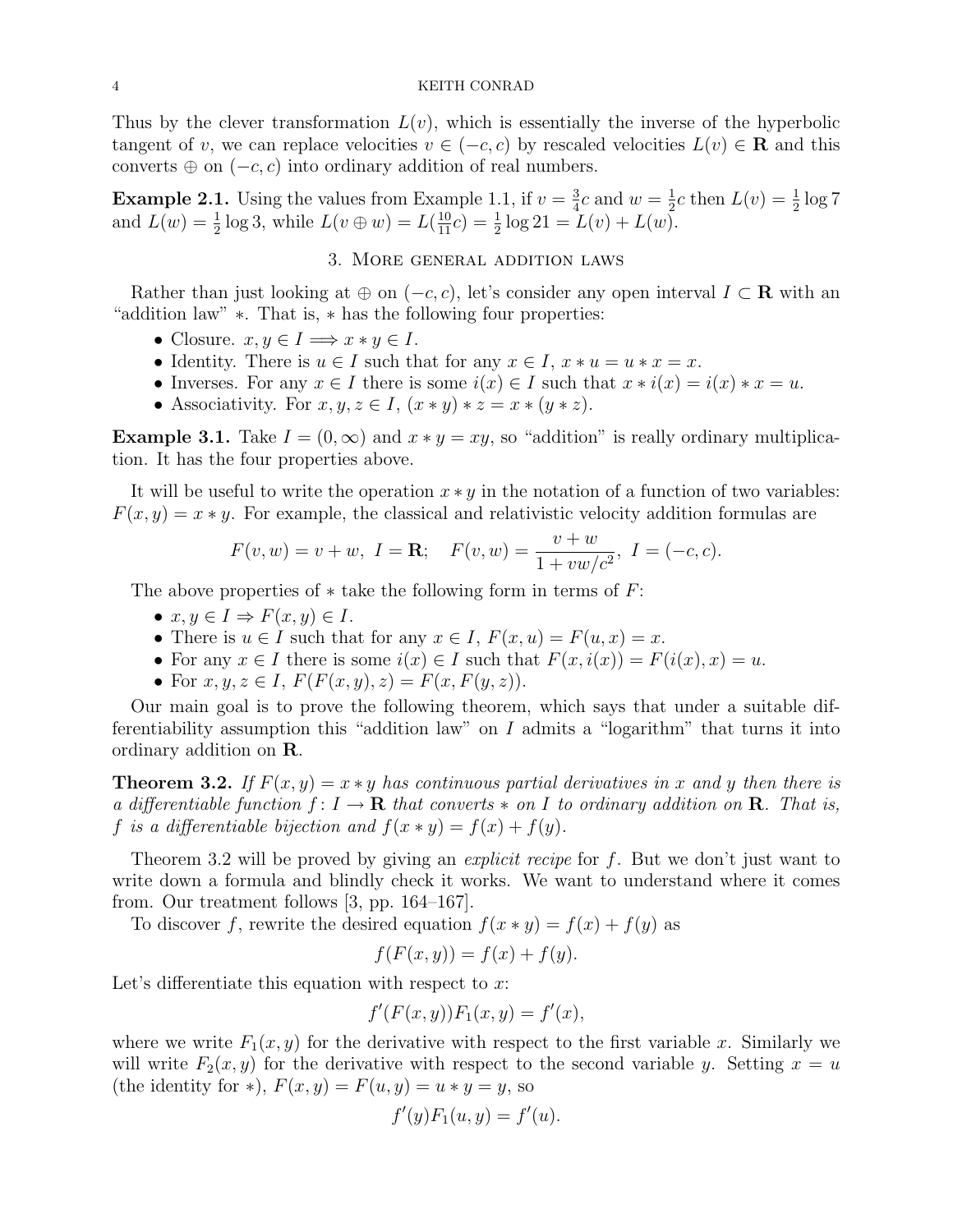Let's now solve for  $f'(y)$  and integrate:

(3.1) 
$$
f(y) = \int_{u}^{y} \frac{f'(u)}{F_1(u,t)} dt.
$$

This is a formula for the rescaling function f. The constant  $f'(u)$  is just an arbitrary factor, which we will choose to be 1 when we finally make a definition of  $f(x)$ . When we integrated in (3.1), we didn't introduce an additive constant since we want  $f(u) = 0$  (just like log  $1 = 0$ ) and the integral formula in (3.1) has this feature already. Of more pressing interest is the validity of dividing by  $F_1(u, t)$  in (3.1). Why is it never zero?

**Lemma 3.3.** For any  $t \in I$ ,  $F_1(u,t) > 0$ .

*Proof.* We differentiate the associative law,  $x * (y * z) = (x * y) * z$ , with respect to x. Using the F-notation instead of the ∗-notation, recall associativity of  $*$  says  $F(F(x, y), z) =$  $F(x, F(y, z))$ . Differentiating both sides of this with respect to x,

$$
F_1(F(x, y), z)F_1(x, y) = F_1(x, F(y, z)).
$$

Setting  $x = u$ ,  $F(x, y)$  becomes y:

(3.2) 
$$
F_1(y, z)F_1(u, y) = F_1(u, F(y, z)) = F_1(u, y * z).
$$

So if  $F_1(u, y) = 0$  for some y, then  $F_1(u, y * z) = 0$  for any z. Choose  $z = i(y)$  to get  $F_1(u, u) = 0$ . But this is not true:

(3.3) 
$$
F(x, u) = x \text{ for all } x \Rightarrow F_1(x, u) = 1 \text{ for all } x \Rightarrow F_1(u, u) = 1.
$$

So  $F_1(u, y)$  is nonzero for every y. Since it equals 1 at  $y = u$ , it must always be positive by the Intermediate Value Theorem  $(F_1$  is continuous).

This lemma allows us to divide by  $F_1(u, t)$  for any  $t \in I$ , and we will do this often without explicitly appealing to the lemma each time.

Since  $1/F_1(u, t)$  is continuous in t, hence integrable, we are justified in making the following definition, for any  $x$  in the interval  $I$ :

(3.4) 
$$
f(x) \stackrel{\text{def}}{=} \int_u^x \frac{\mathrm{d}t}{F_1(u,t)}.
$$

By the fundamental theorem of calculus, f is differentiable and

(3.5) 
$$
f'(x) = \frac{1}{F_1(u,x)}.
$$

In particular,  $f'(u) = 1$  by (3.3).

With the choice of (3.4) for our rescaling function we now prove our main result Theorem 3.2.

Proof. We need to check two things:

- $f(F(x, y)) = f(x) + f(y)$ .
- $f: I \to \mathbf{R}$  is a bijection.

For the first item, fix  $y \in I$ . We consider the x-derivatives of the two functions

$$
f(F(x, y)), \quad f(x) + f(y).
$$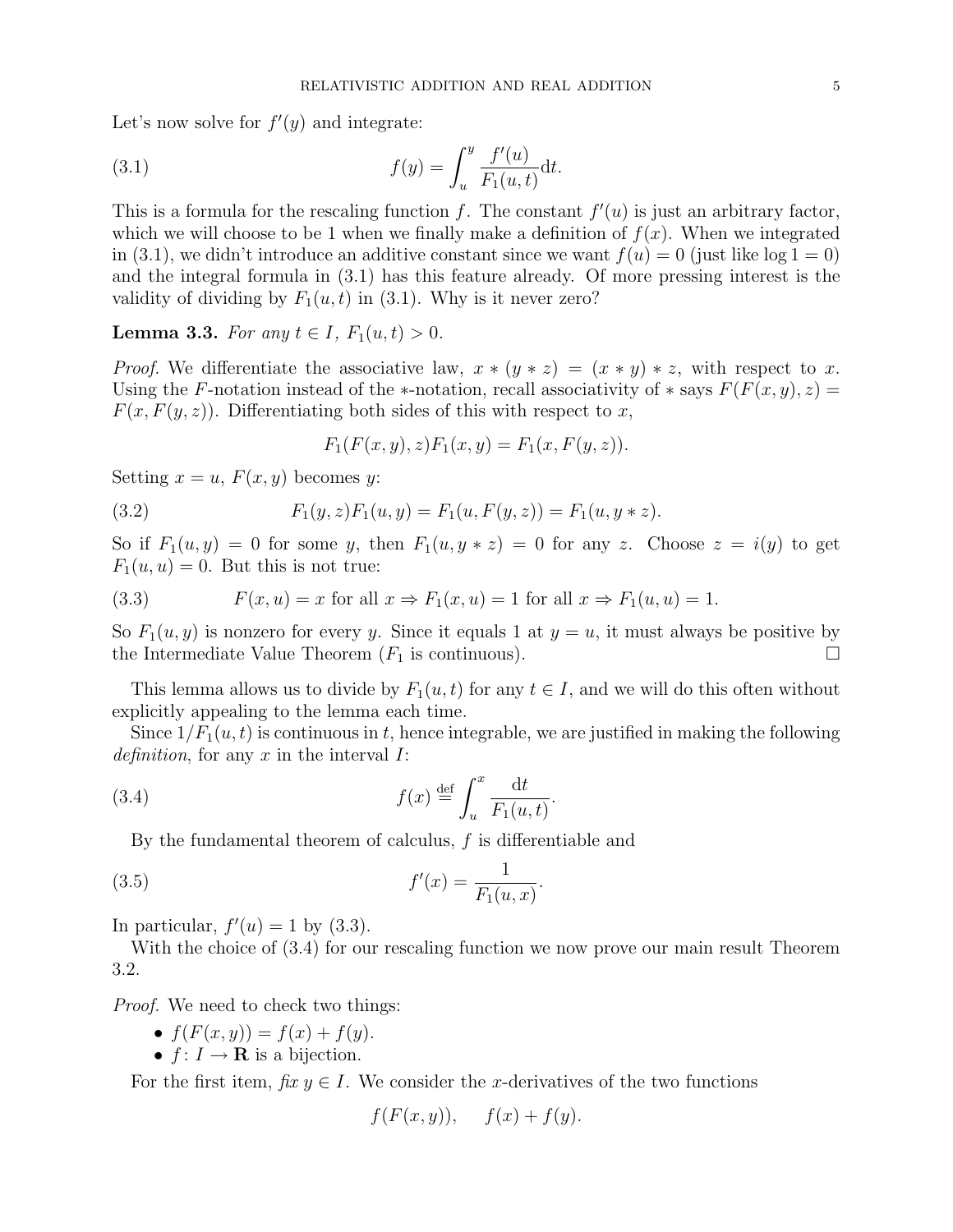By (3.5), the derivative of the first function is

$$
f'(F(x, y))F_1(x, y) = \frac{F_1(x, y)}{F_1(u, F(x, y))}.
$$

Does this equal the x-derivative of the second function, namely  $f'(x) = 1/F_1(u, x)$ ? Setting them equal, we want to consider:

$$
F_1(x, y)F_1(u, x) \stackrel{?}{=} F_1(u, F(x, y)).
$$

This is just (3.2) with x, y, z relabelled as u, x, y. Therefore  $f(F(x, y))$  and  $f(x) + f(y)$  have equal x-derivatives for all x. Since they are equal at  $x = u$ , they are equal for all x. This verifies the first item.

For the second item, bijectivity of  $f: I \to \mathbf{R}$ , since  $f'(y) = 1/F_1(u, y) > 0$  we see f is increasing, hence injective. To show surjectivity, note  $f(I)$  is an interval by continuity. Choose  $x \in I$ ,  $x \neq u$ . Since  $f(x) + f(i(x)) = f(x * i(x)) = f(u) = 0$ ,  $f(x)$  and  $f(i(x))$  have opposite sign, one positive and the other negative. For any positive integer  $n$ ,

$$
f(\overbrace{x * \cdots * x}^{n \text{ times}}) = nf(x), \quad f(\overbrace{i(x) * \cdots * i(x)}^{n \text{ times}}) = nf(i(x)),
$$

As  $n \to \infty$ , one of these tends to  $\infty$  and the other to  $-\infty$ . Since  $f(I)$  is an interval, we must have  $f(I) = \mathbf{R}$ .

**Corollary 3.4.** When the operation  $x * y = F(x, y)$  has continuous partial derivatives, it is commutative. In particular,  $F_1(x, y) = F_2(y, x)$  for all  $x, y \in I$ .

Proof. Commutativity was never used in the proof of Theorem 3.2, so commutativity of ordinary addition on **R** implies commutativity of  $*$  on I. That is, in terms of the rescaling function ("logarithm") f from I to **R**, for any x and y in I we have

$$
f(x * y) = f(x) + f(y)
$$
  
=  $f(y) + f(x)$   
=  $f(y * x)$ ,

so  $x * y = y * x$  since f is injective.

Now differentiate both sides of the formula  $x * y = y * x$  with respect to x, rewriting this commutativity formula first as  $F(x, y) = F(y, x)$  to make the notation easier to use in the context of calculus. We obtain  $F_1(x, y) = F_2(y, x)$ .

Corollary 3.4 says there is no way to define a non-commutative "addition law" ∗ on an interval of **R**, granting reasonable differentiability assumptions on  $x * y$  as a function of x and y. (The same conclusion holds if we grant only assumptions of continuity for  $x * y$  as a function of x and y, but the proof then becomes more difficult. See [2].) For comparison, once we move beyond intervals and allow two degrees of freedom, non-commutative "addition laws" are possible. For instance, multiplication of the matrices  $\binom{a}{0}$  where  $a > 0$  and  $b \in \mathbb{R}$ is non-commutative but still shares the four basic properties from the start of this section.

**Corollary 3.5.** The rescaling function f determines the operation  $*$  by

$$
x * y = f^{-1}(f(x) + f(y)).
$$

*Proof.* Apply  $f^{-1}$  to both sides of  $f(x * y) = f(x) + f(y)$ .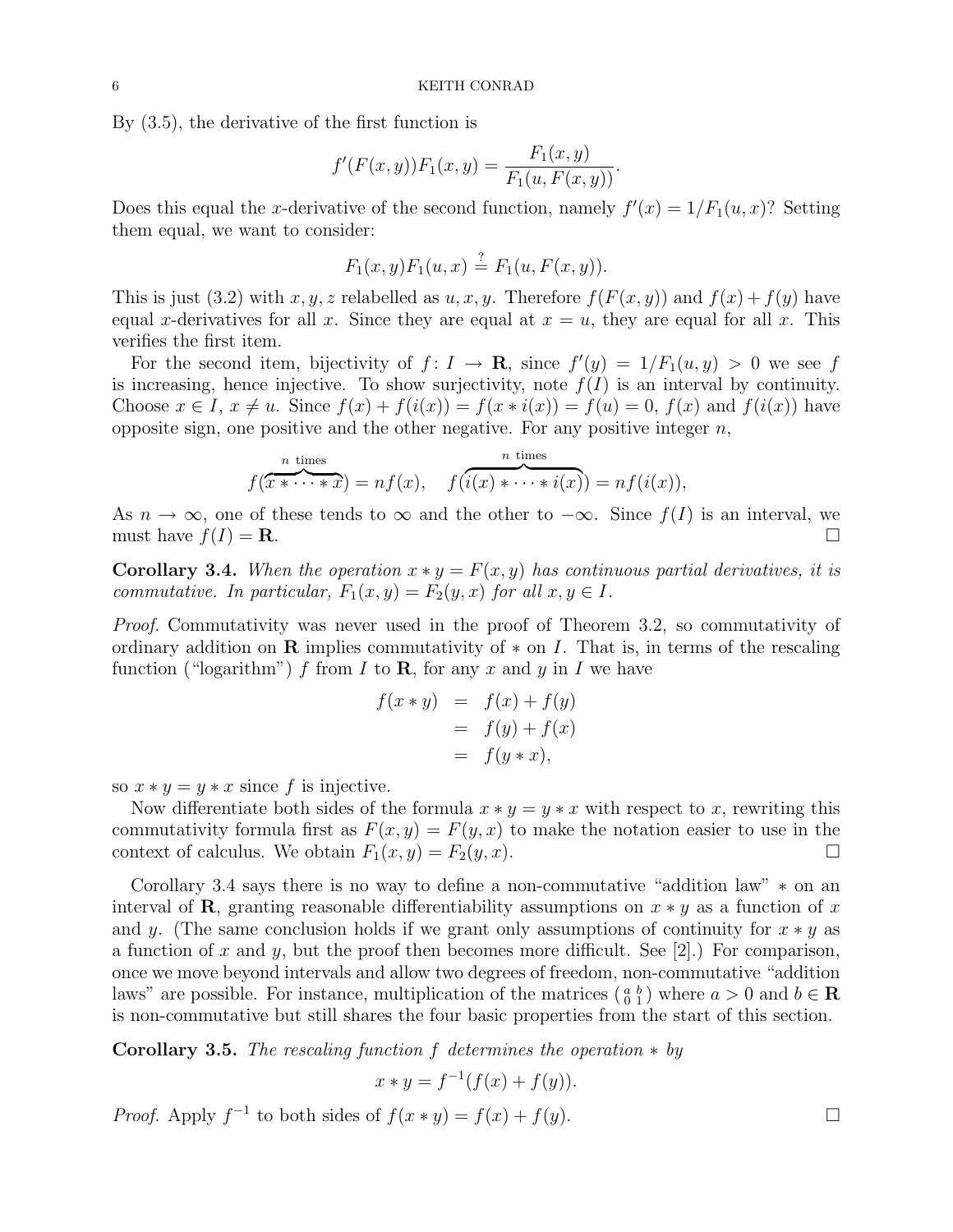Since f is determined by the function  $F_1(u, t)$  (Theorem 3.2), and the operation  $x * y$  is determined by f (Corollary 3.5), we see the operation  $*$  is encoded in the function  $F_1(u, t) =$  $F_2(u, t)$ .

Choosing coordinates so  $u = 0$ , the function  $F_1(u, x) = F_1(0, x)$  appears in the first term of the Taylor expansion at  $y = u$  of  $x * y = F(x, y)$  for small y:

(3.6) 
$$
x * y = F(x, y) \approx F(x, 0) + F_2(x, 0)y = x + F_1(0, x)y.
$$

Since  $F_1(0,0) = 1$ , for small x and y we get from (3.6) that  $x * y \approx x + y$ . But for small y and not-so-small x there is a deviation of  $x * y$  from the simple law  $x + y$ , measured by the function  $F_1(0, x)$ . This deviation of  $x * y$  from  $x + y$  for any x and small y, which we already noticed in the example of relativistic addition in Table 1, can be used through its appearance in the function  $f(x)$  to reconstruct the operation  $x * y$  for any x and any y.

Let's look at some examples, to see which functions rescale various "addition laws" on an interval to ordinary addition on the real line.

**Example 3.6.** If  $F(x, y) = x + y$  on  $I = \mathbb{R}$ , then  $u = 0$ ,  $F_1(0, x) = 1$ , and

$$
f(x) = \int_0^x \frac{\mathrm{d}t}{F_1(0, t)} = \int_0^x \mathrm{d}t = x.
$$

**Example 3.7.** If  $F(v, w) = v \oplus w = \frac{v + w}{1 + w}$  $\frac{v+w}{1+vw/c^2}$  on  $(-c, c)$ , then  $u = 0$ ,  $F_1(0, v) = 1 - \frac{v^2}{c^2}$  $\frac{v^2}{c^2}$ ,

and

$$
f(v) = \int_0^v \frac{dt}{F_1(0,t)} = c^2 \int_0^v \frac{dt}{c^2 - t^2} = \frac{c}{2} \int_0^v \left(\frac{1}{c - t} + \frac{1}{c + t}\right) dt = \frac{c}{2} \log \left(\frac{1 + v/c}{1 - v/c}\right).
$$

This is the same as the rescaling function  $L(v)$  we met at the beginning, up to a factor of c. Of course if the rescaling function  $f(x)$  in Theorem 3.2 is multiplied by a nonzero constant, it has the same relevant properties (except  $f'(u) \neq 1$ .)

**Example 3.8.** As a third and final example, consider  $F(x, y) = xy$  on  $I = (0, \infty)$ . This is the set of positive real numbers under multiplication. (The set of all nonzero real numbers is not an interval, and the reader should check to see where the proof of Theorem 3.2 breaks down in this case.) Here  $u = 1$  and  $F_1(1, x) = x$ , so Theorem 3.2 tells us that a rescaling function which converts multiplication on  $(0, \infty)$  to addition on **R** is

$$
f(x) = \int_1^x \frac{dt}{F_1(1,t)} = \int_1^x \frac{dt}{t} = \log x.
$$

Of course we already knew that  $\log(xy) = \log x + \log y$ , but it is still interesting to see how we have rediscovered the logarithm by applying calculus to the general algebraic problem of transforming "addition laws" on intervals into ordinary addition on the real line.

## Appendix A. Hyperbolic Functions

The hyperbolic trigonometric functions play the same role relative to  $x^2 - y^2 = 1$  that the circular trigonometric functions play relative to  $x^2 + y^2 = 1$ . We will focus on the hyperbolic analogues of the three basic functions  $\sin t$ ,  $\cos t$ , and  $\tan t$ .

**Definition A.1.** For any real number  $t$ , the *hyperbolic sine* and *hyperbolic cosine* of  $t$  are the numbers

$$
\sinh t = \frac{e^t - e^{-t}}{2}, \quad \cosh t = \frac{e^t + e^{-t}}{2}.
$$